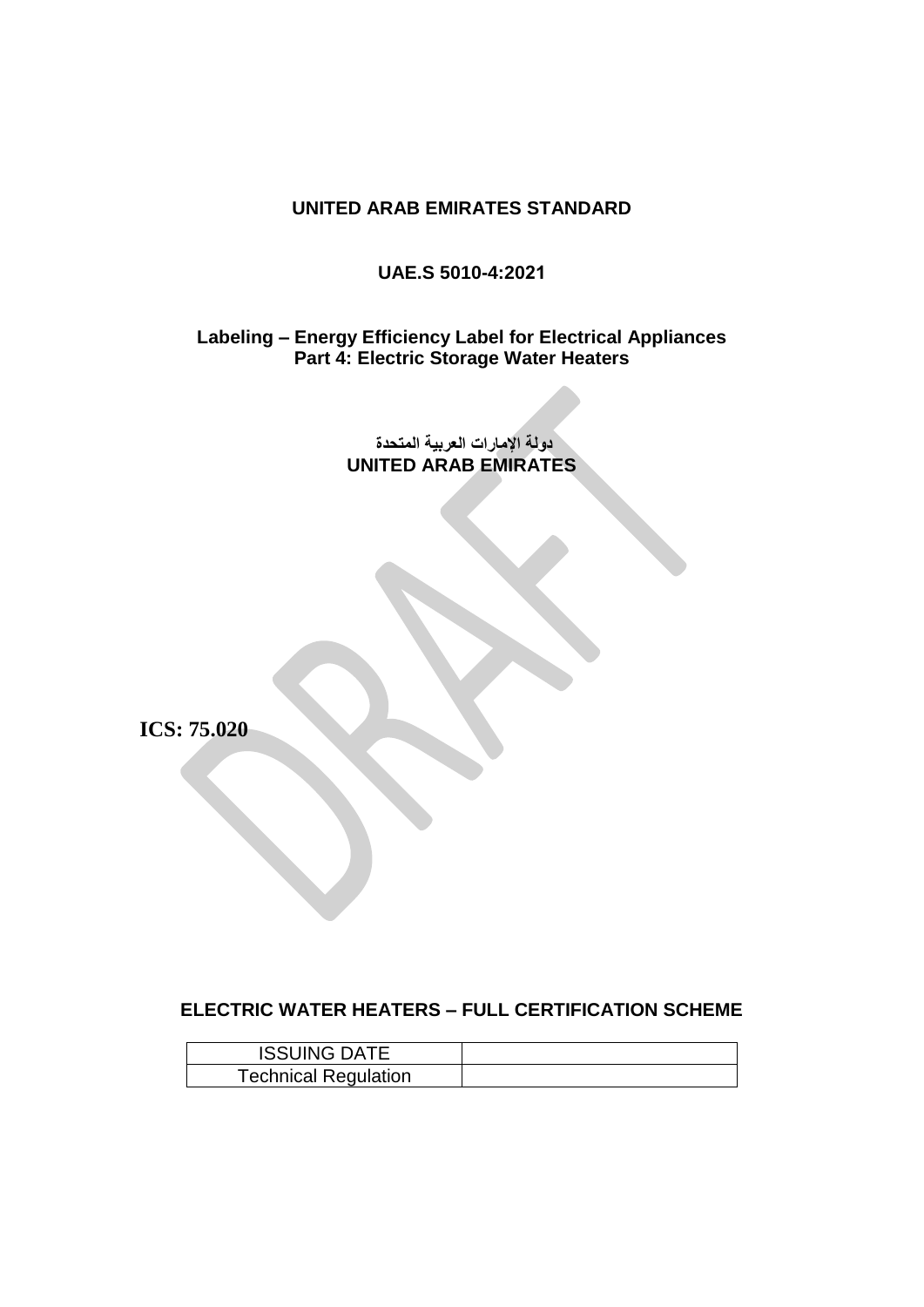# **Contents**

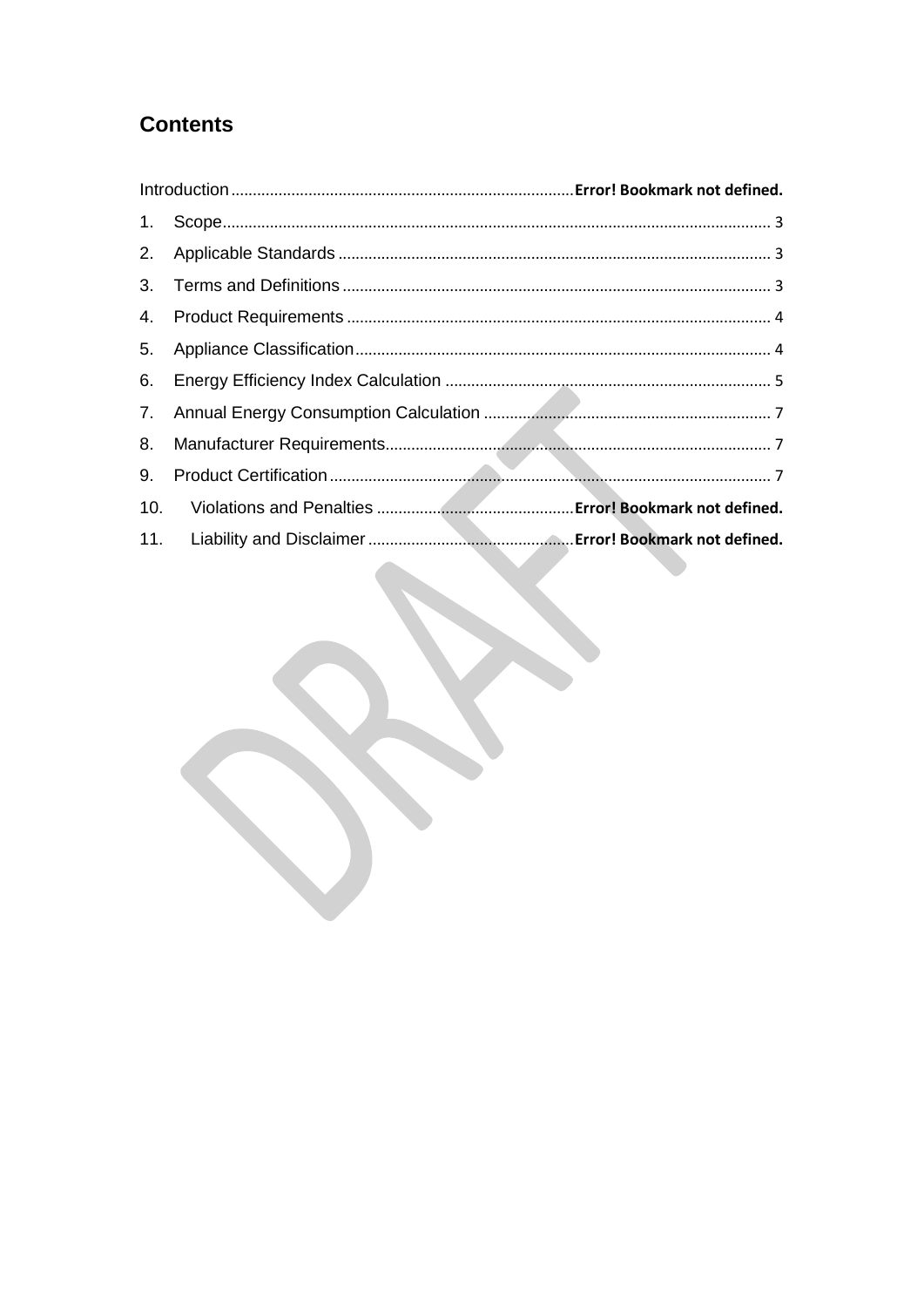# **Labeling – Energy Efficiency Label for Electrical Appliances**

# **Part 4: Electric Storage Water Heaters**

### <span id="page-2-0"></span>**1. Scope**

This regulation establishes requirements for electric storage water heaters for household and similar purposes and intended for heating water below boiling temperature, their rated capacity being not more than 500 liters.

## <span id="page-2-1"></span>**2. Applicable Standards**

The following standard shall apply:

- 2.1. UAE.S IEC 60379:2013 1987 Methods for measuring the performance of electric storage water heaters for household appliances
- 2.2. UAE.S IEC 60335-1: 2020 :
- 2.3. UAE.S IEC 60335-2-21: 2018 :

# <span id="page-2-2"></span>**3. Terms and Definitions**

For the purpose of this regulation, the following terms shall apply:

- 3.1. MOIAT Ministry of Industry and Advance Technology , the national authority mandated to implement this regulation.
- 3.2. (ECAS) Emirates Conformity Assessment Scheme for Low Voltage Equipment (LVE)
- 3.3.• Rated water capacity: the water capacity (in liters) specified for the water heater and indicated on it by the manufacturer.
- 3.4.• Rated input: The electrical power (in watts or in kilowatts) specified for the water heater and indicated on it by the manufacturer.
- 3.5.• Stable loss per 24 hours: The energy consumed for a water-filled heater after it reaches stable conditions when it is connected to the electricity source during any 24-hour period without drawing water from the heater.
- 3.6.• Rated voltage: the voltage in volts (in the case of a three-phase source, the voltage between two phases) specified for the water heater and indicated on it by the manufacturer.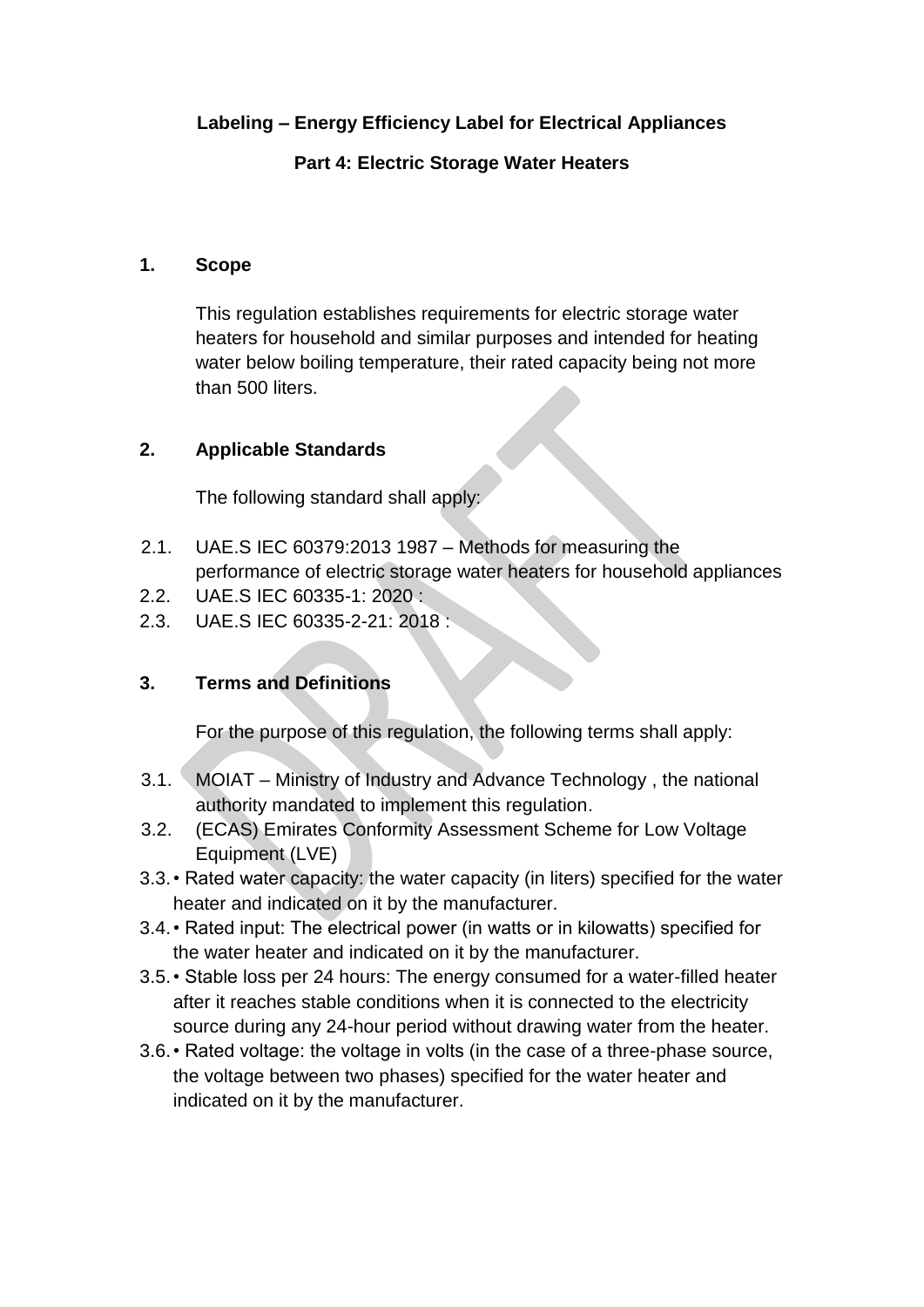### <span id="page-3-0"></span>**4. Product Requirements**

Products covered by this regulation shall comply with the requirements stipulated under this section.

4.1. National Deviations

The following deviations shall be met by products covered by this regulation:

- 4.1.1. Voltage Rating: 220V-240V
- 4.1.2. Frequency Rating: 50Hz
- 4.1.3. Arabic Instruction Manual shall be provided along with the product.
- 4.2. Electrical Safety

This section gives reference to the requirements set by the Emirates Conformity Assessment Scheme (ECAS) for Low Voltage Equipment (LVE). Products covered by this Technical Regulation shall comply with the requirements set by the applicable standards reference in the ECAS for Low Voltage Equipment (LVE).

4.3. Energy Efficiency Label

The product shall be supplied with the energy efficiency label as per the prescribed design in this regulation. Products that are displayed in the market shall be affixed with the energy efficiency label.

The energy efficiency label shall be affixed on the packaging of the product without exemptions, as prescribed in Annex (A) of this regulation.

The energy efficiency label for products not intended for display may be provided or supplied along with the instruction manual.

All energy efficiency labels shall be printed with the energy efficiency serial number which is assigned

## <span id="page-3-1"></span>**5. Appliance Classification**

All electric storage water heaters covered by this regulation shall be classified into four (4) categories as per below descriptions: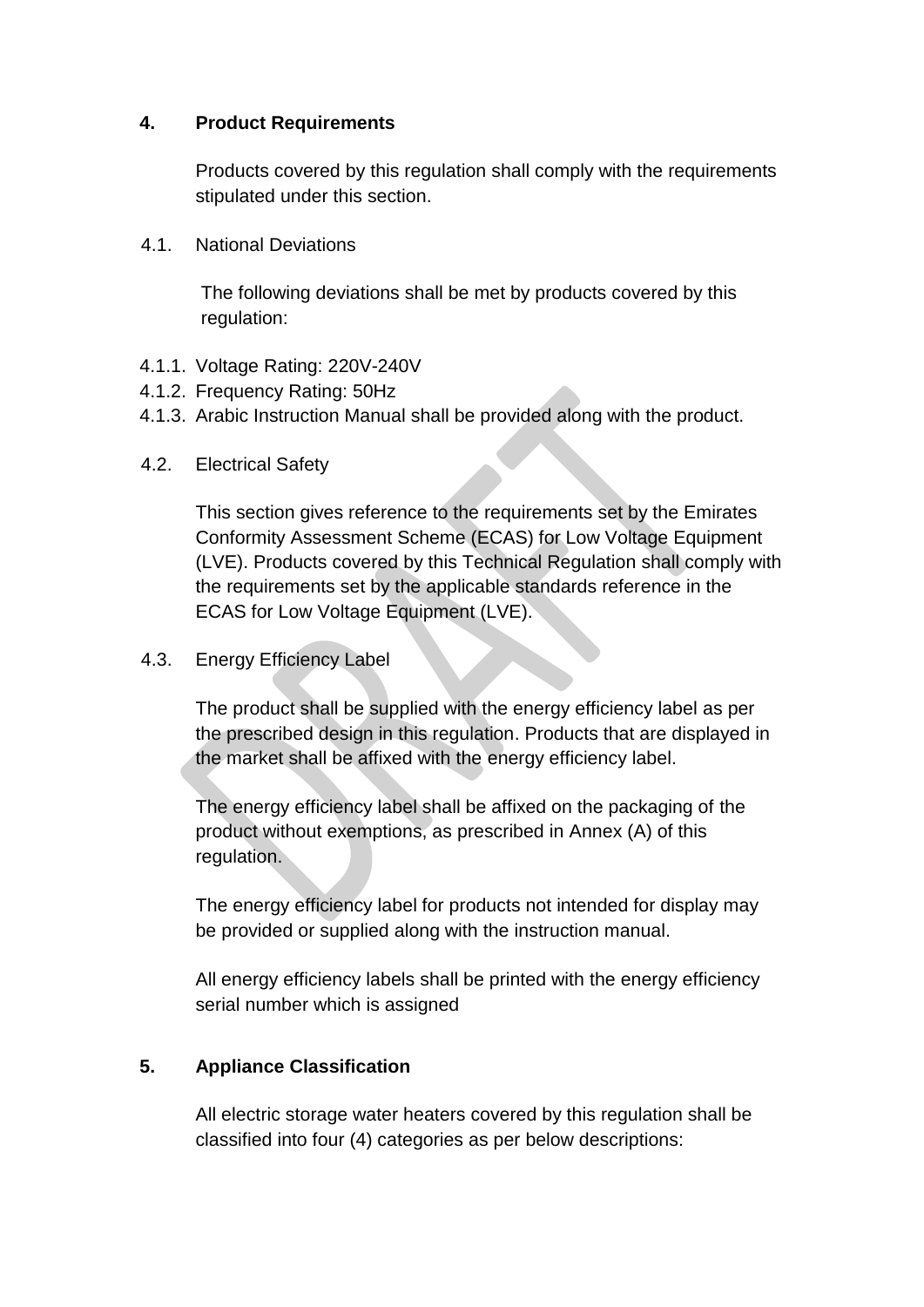#### Table 1: Appliance Classification

| Class | <b>Description</b>                                                                                        |
|-------|-----------------------------------------------------------------------------------------------------------|
|       | Unvented electric storage water heaters having a<br>rated capacity not exceeding 30 liters                |
|       | Open-outlet electric storage water heaters having<br>a rated capacity not exceeding 30 liters             |
| 3     | Horizontal tank type electric storage water heaters<br>having a rated capacity 30 liters up to 500 liters |
| 4     | Vertical tank type electric storage water heaters<br>having a rated capacity 30 liters up to 500 liters   |

#### <span id="page-4-0"></span>**6. Energy Efficiency Index Calculation**

The following formula and factors shall apply in calculating the energy efficiency index of the product.

6.1. Energy Consumed  $(E_{\text{cons}})$ 

$$
E_{cons} = \frac{E_1}{t_1} X 24
$$

Where:  $E_1$  – Energy consumed over  $t_1$  duration > 48 hours

 $t_1$  – Elapsed time where steady state condition is reached and measurement of  $E_1$  is done

6.2. Mean Water Temperature  $(\theta_M)$ 

$$
\theta_M = \frac{\theta_A + \theta_E}{2}
$$

Where:  $\theta_A$  – Mean water temperature after a thermostat cut-out

 $\theta_E$  – Mean water temperature after thermostat cut-in

6.3. Standby Loss  $(Q_{pr})$ 

$$
Q_{pr} = \frac{45}{\theta_M - \theta_{amb}} X E_{cons}
$$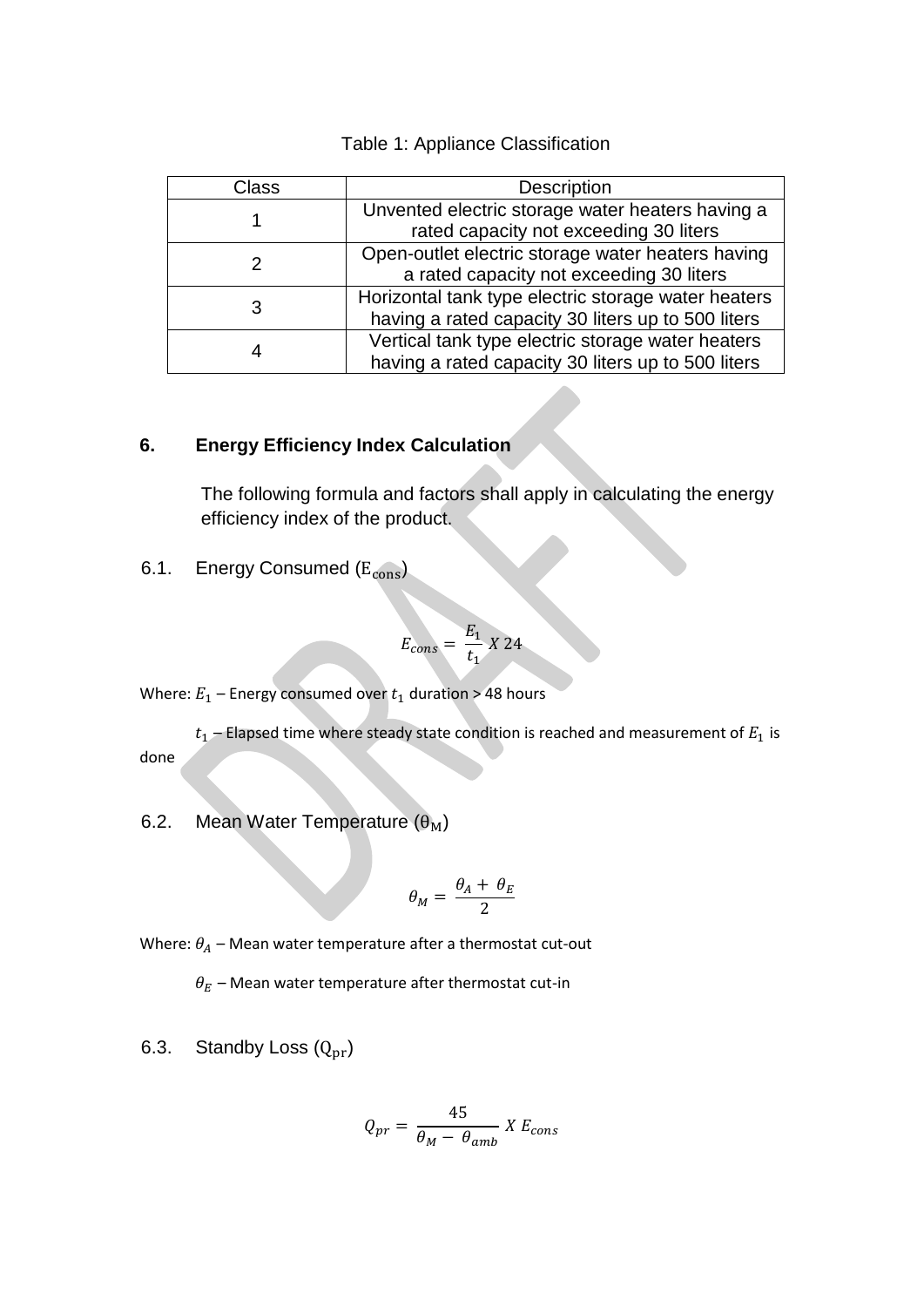| <b>Appliance Category</b> | <b>Average Energy</b><br>Consumption (Standby Loss)<br>(kWh/24h) | <b>Average Energy</b><br><b>Consumption (Fixed Loss)</b><br>(kWh/24h) |
|---------------------------|------------------------------------------------------------------|-----------------------------------------------------------------------|
|                           | $Eav_{standby}$                                                  | $Eav_{fixed}$                                                         |
| 1&2                       | $0.13 + 0.0553V^{0.6}$                                           | 0.072                                                                 |
| 3                         | $0.75 + 0.008V$                                                  | 0.12                                                                  |
| 4                         | $0.75 + 0.008V$                                                  | 0.12                                                                  |

#### Table 2: Average Energy Consumption for Standby and Fixed Loss

Note:  $V$  is the rated capacity in liters

### 6.4. Standard Energy Consumption  $(E_{std})$

# $E_{std} = Eav_{standby} + Eav_{fixed}$

| <b>Appliance Category</b> | Local Factor<br>(kWh/24h) |
|---------------------------|---------------------------|
|                           | $E_{loc}$                 |
|                           | 0.2                       |
|                           | 0.1                       |
| د                         | 0.3                       |
|                           | 0.3                       |

6.5. Calculated Energy Consumption  $(E_{calc})$ 

$$
E_{calc} = Q_{pr} - Eav_{fixed} - E_{loc}
$$

6.6. Energy Efficiency Index (I $_{\rm e}$ )

$$
I_e = \frac{E_{calc}}{E_{std}} \, X \, 100\%
$$

| $\ddotsc$          | Energy Efficiency Index |
|--------------------|-------------------------|
| <b>Star Rating</b> | (%)                     |
|                    |                         |
|                    | $I_e \leq 50$           |
|                    | 50 < $I_e \leq 60$      |
|                    | 60 < $I_e \leq 70$      |
|                    | 70 < $I_e \leq 85$      |
|                    | 85 < $I_e \le 100$      |